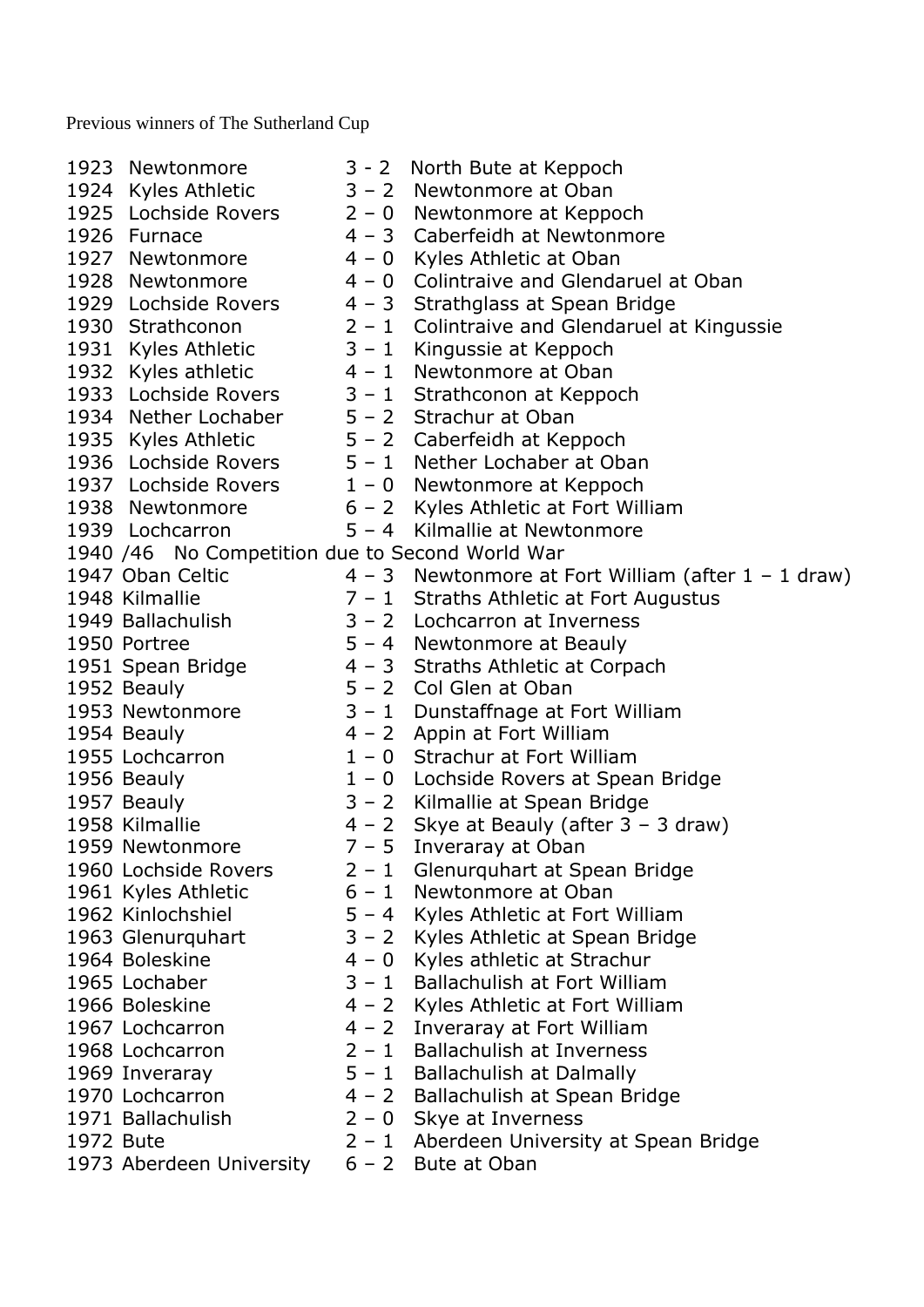1974 Aberdeen University 6 – 4 Oban Celtic at Kingussie 1975 Kyles Athletic 6 – 3 Newtonmore at Oban 1976 Kingussie 3 – 1 Lochaber at Newtonmore 1977 Kinlochshiel 9 – 1 Glenorchy at Fort William 1978 Fort William 6 – 3 Oban Celtic at Inveraray 1979 Skye 3 – 2 Kyles Athletic at Fort William 1980 Kyles Athletic 4 – 3 Kingussie at Oban 1981 Skye 3 – 1 Glasgow University at Oban 1982 Glenorchy 2 – 1 Lochaber at Fort William 1983 Lochaber 6 – 1 Col Glen at Taynuilt 1984 Fort William  $1 - 0$  Bute at Spean Bridge 1985 Skye 2 – 1 Strachur at Inveraray 1986 Kingussie 5 – 0 Strachur at Fort William 1987 Kyles Athletic  $7 - 5$  Glenurquhart (aet) at Taynuilt 1988 Skye 7 – 2 Strachur at Strathpeffer 1989 Kingussie 6 - 1 Lochside Rovers at Taynuilt 1990 Kingussie 4 – 0 Lochside Rovers at Inverness 1991 Kingussie 13 – 1 Inveraray at Inveraray 1992 Kingussie 5 – 3 Glasgow Mid Argyll at Spean Bridge 1993 Newtonmore  $3 - 1$  Kingussie at Newtonmore (after 1st match abandoned at  $0 - 0$  at Inveraray 1994 Aberdeen University 4 – 2 Newtonmore at Newtonmore 1995 Fort William 1 – 0 Kilmallie at Spean Bridge 1996 Kingussie 6 – 1 Kilmallie at Fort William 1997 Lochside Rovers 2 – 1 Glengarry at Newtonmore 1998 Kyles Athletic 2 – 1 Newtonmore at Fort William 1999 Newtonmore 3 – 2 Kingussie at Newtonmore 2000 Lovat 2 – 2 Lochside Rovers at (Lovat won 2 – 0 on penalties) 2001 Kincraig 3 – 2 Aberdeen University at Newtonmore 2002 Kilmallie 2 – 1 Kingussie at Newtonmore 2003 Newtonmore 3 – 0 Boleskine at Kingussie 2004 Kilmallie 4 – 0 Inveraray at Ballachulish 2005 Aberdeen University 3 – 1 Kilmallie at Portree 2006 Fort William  $6 - 0$  Glenorchy at Beauly 2007 Kilmallie 1 – 0 Fort William at Oban 2008 Kilmallie 2 – 1 Fort William at Kingussie 2009 Fort William 3 – 1 Lovat at Inverness 2010 Lovat **4 – 1** Glenurquhart at Newtonmore 2011 Kingussie 6 – 1 Kyles Athletic at Aberdeen 2012 Kingussie 2 – 0 Glenurquhart at Beauly 2013 Ballachulish 3 – 1 Lochcarron at Farr 2014 Kyles Athletic  $4 - 2$  Fort William (aet) at Newtonmore 2015 Newtonmore 5 – 0 Lochside Rovers at Ballachulish 2016 Newtonmore 6 – 0 Kingussie at Kingussie 2017 Lochside Rovers  $3 - 1$  Kingussie at Fort William 2018 Newtonmore 5 – 2 Kingussie at Kingussie (aet)